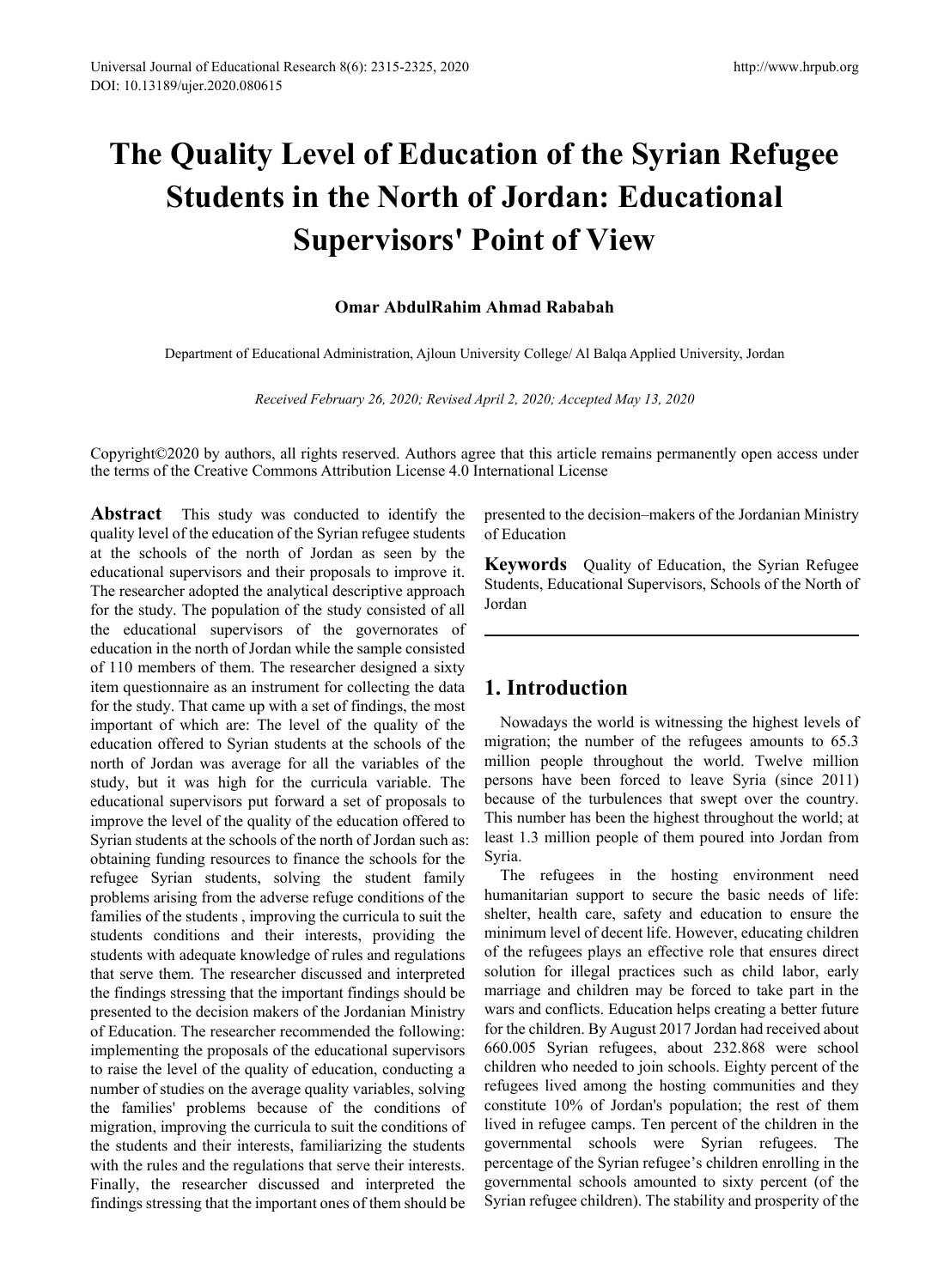region where the refugees settled depended on providing education for the children who needed to go to school and who might coexist in the adverse conditions they lived under to support themselves. Despite the limited resources and the economic challenges, Jordan received a wave of the refugees forced by war to flee their country.

With the increasing numbers of the Syrian refugees coming into Jordan, the Jordanian government, with the directives of his majesty king Abdullah the Second took several measures to provide the required services for the refugees and alleviate their suffering (Stave et al. 2015). Therefore, the Syrians refugee students were allowed to enroll in the Jordanian schools according to measures ensuring equality with the Jordanian students, that is, the Syrian students should receive free education services.

### **1.1. Problem of the Study**

The education of the Syrian refugee students is a source of great concern because of the future of both the Syrian society and the hosting communities. Sixty percent of refugee students receive formal education. The stability and prosperity of the region depend on ensuring that flexible adaptable education of school-age students, proper conditions they face to ensure turning out individual who can support themselves and their families. The goal is not only education but also the quality of education. Therefore, the problem of studying the quality of education of the Syrian refugee students at the schools of the north of Jordan is determined from the point of view of the educational supervisors and their suggestions for improving this quality.

### **1.2. Questions of the Study**

Question 1: What is the quality of education for the Syrian refugee students in the schools of the north of Jordan, according to the point of view of educational supervisors?

Question 2: What are the proposals of educational supervisors to improve the quality of education for the Syrian refugee students in the schools of north of Jordan?

### **1.3. Significance of the Study**

The importance of this study stems from its investigation of the quality of the education of the Syrian refugee students at the schools of the north of Jordan. The education is offered to help the students secure a good future for themselves and their community.

The topic of the study is innovative and it can enrich the Jordanian and the world libraries with information on the refugee problems, especially the education of children. It also highlights the need to secure individual capabilities of achieving high level of quality of education for the Syrian refugee students. As the studies in this field are rare, this

study can be a feedback to decision-makers of the Jordanian educational system so that that they may enhance the level of the quality of education for both the Syrian and the Jordanian students.

### **1.4. Objectives of the Study**

This study seeks to achieve the following objectives:

- identifying the level of the quality of education offered to the Syrian refugee students at the schools of the north of Jordan,
- Identifying the educational supervisors' proposals that enhance the level of education offered to the Syrian refugee students at the schools of the north of Jordan

### **1.5. Limits of the Study**

The study was exclusive to the educational supervisors and the Syrian refugee students enrolling in the schools of the north of Jordan for the year 2018.

#### **1.6. Operational Definitions**

The educational supervisor: An educationist of the Ministry of Education of Jordan assigned to carry out the educational supervision stated in the (2002) Educational Supervision Guide. The supervisor tasks entail conceptual and technical supervisory skills pertaining to planning, curricula, teaching, evaluation, training and educational activities with a set of tasks for every field.

The Syrian refugee students: they are the students who fled Syria and crossed the borders seeking refuge in Jordan because of the war adversity that has been going on in Syria since 2011.

The schools of the north of Jordan: they are the schools in the northern region of Jordan: Irbid. Mafraq and Jerrash.

### **1.7. The Theoretical Frame Work**

The statistics of the Jordanian educational system for the last ten years show a normal continuous gradual increase with close variations in the numbers of the students throughout the period preceding the Syrian refugee influx into Jordan. During that period, the greatest increase in the number of the students did not exceed (24228) in the scholastic year 2008/2009, when the total number of the students was about (1131113), the greatest number ever in the period prior to the Syrian refugee influx into Jordan. The statistics for the years following the influx showed the greatest increase as the number reached (91172) in the scholastic year (2013/2014) when the total number of the student was about (1265148) students. The scholastic year (2013/2014) marked the start of the peak of the density increase in the Jordanian schools belonging to the Ministry of Education. The statistics of the Ministry of Education for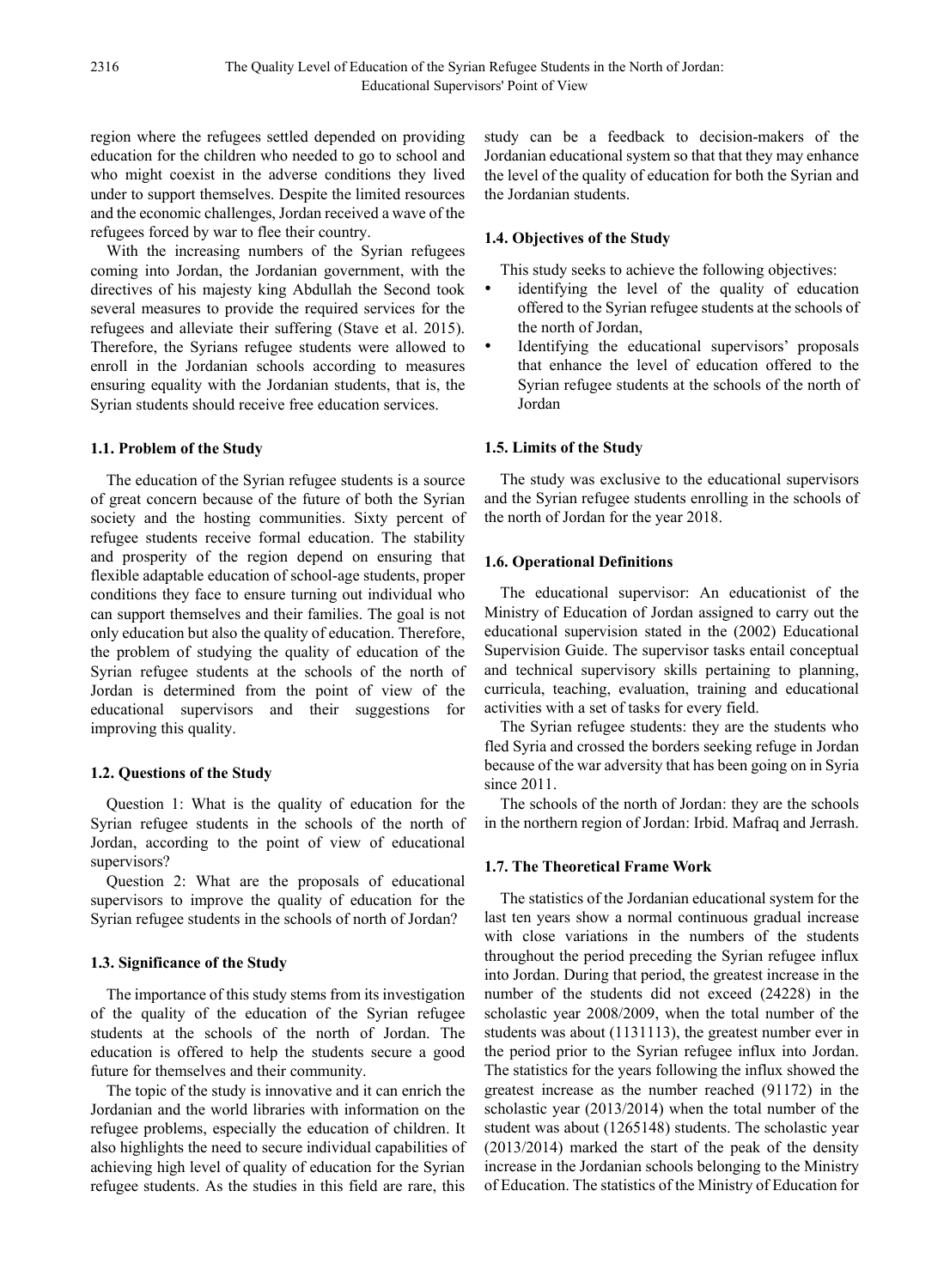the scholastic years (2013/2014) and (2015/2016) indicated that the number of the Syrian refugee students in Jordan reached (1143259) students, but only (26200) of them joined the schools of the camps designated for the Syrian refugees. And the majority of the Syrian refugee students, i. e. (1270590) students joined the schools of the Ministry of Education in the villages and cities of Jordan. The students were absorbed in the same shifts and the same classrooms designated for the Jordanian (The Ministry of Education Statistical Report, 2015/2016). Thus, the Syrian students constituted (11.28%) of the total number of the students in Jordan. The educational system in Jordan (prior and post the Syrian refugee groups into Jordan), like any other educational system, requires several resources- financial, physical, and human resources with their sub- details hat can be incorporated to ensure the permanency of the quantity and the quality of education. Therefore, there should be adequate funding resources for the expenditure to sustain the educational process and safeguard its steady development with the availability of the funding resources for the educational system (Setrack 2008).

### **1.8. Literature Review**

Following are some of the related studies that indirectly addressed the topic of the study. This review highlights the subjects of these studies, the procedures adopted and their findings. Moreover, the researcher highlights the extent of utilizing these findings for the present study.

**Adayleh and -Zghoul**(2016) [1] identified some of the psychological, familial and economic problems that the Syrian refugees encountered at Zatary refugee camp. The study also identified some of the suggested solutions for such problems that concern the Syrian family, and the community organizations. To achieve the objectives of the study, the researchers adopted the analytical descriptive survey approach. The sample was selected by the available method because it was difficult to obtain a regular random sample of the Syrian refugees – there were no official records of the families. Yet, the data were collected from the individuals contacting the organizations working at the camp. They consisted of 120 families residing there in the period (20-9-2016 to 6-10-20160) though the total number of the families (15000). The study came up with a number of findings, the most important of which were: The most psychological problem for the Syrian refugees was that their apprehension of the destiny of their children under the circumstances of the camp they live in. The second problem they encountered was their suffering due to the negligence and marginalization by the international community. The most important problem pertaining to the familial problem was that their feeling of their inability to fulfill the basic needs of their children who desired to escape from their real world because of the multiplicity of the problems they encountered. Family expenditure was among the gravest problems; the expenditure exceeded

their meager monthly incomes.

The study also found out the economic situation at the camp needed considerable support and the refugees lived under adverse living conditions following their sudden migration to such camps where unemployment permeated among the refugees besides child work and school dropouts as children left schools to help their families.

The most important problem related to counseling the Syrian refugees was the failure to provide psychological and counseling support programs besides the refugees' unawareness of such programs - their topics and locations. The findings showed that there were significant differences in the levels of familial problems and the counseling that the Syrian refugees encounter at al Zatari camp could be attributed to the education level of the father. The differences were in favor of the illiterate fathers; there were differences for the literate fathers, too. There were also significant differences in the psychological, the familial problems and the economic problems attributed to gender and they were in favor for the females.

**Harbat** (2016) [6] identified the types of services extended by the community organizations besides identifying the positive and the negative impacts of the refugee influx on the local hosting community. Therefore, the researcher designed a questionnaire and administered it to (29) establishments and she also held two discussion sessions involving activists from the local community. She obtained the statistical significance according the frequencies and percentages. She found out all the organizations tend to give priority to training services, qualifications and awareness, then, they would offer relief services and the activities pertaining to human rights successively. They obtain funding from the individual donations, productive projects and grants. All the organizations channeled their activities to women, the youth and the refugees and finally to individuals with special needs. The major obstacles to the work of such organizations were the governmental regulations and laws for the donors. The major negative impacts of the refugee phenomenon are: depleting the infra-structure of the local society, restricting the press freedom, the security sanctions and measures, the refugees' competition in the labor market, the field of crafts in particular, the expensive housing and the increase of the products prices, monopoly of the refugee academic competences and converting them into craft competencies. There was negative sensitivity of the hosting society towards the existence of the refugees. The major positive impacts of the refugee phenomenon on the hosting community were: the activation of the functions of the local community organizations and the development of certain crafts.

**Gharaibeh** (2016) [3] sought to identify the impact of the Syrian refugee influx on the Jordanian educational system, the financial and the physical resources according to the perspectives of the educational leaders of the Ministry of education. The researcher adopted the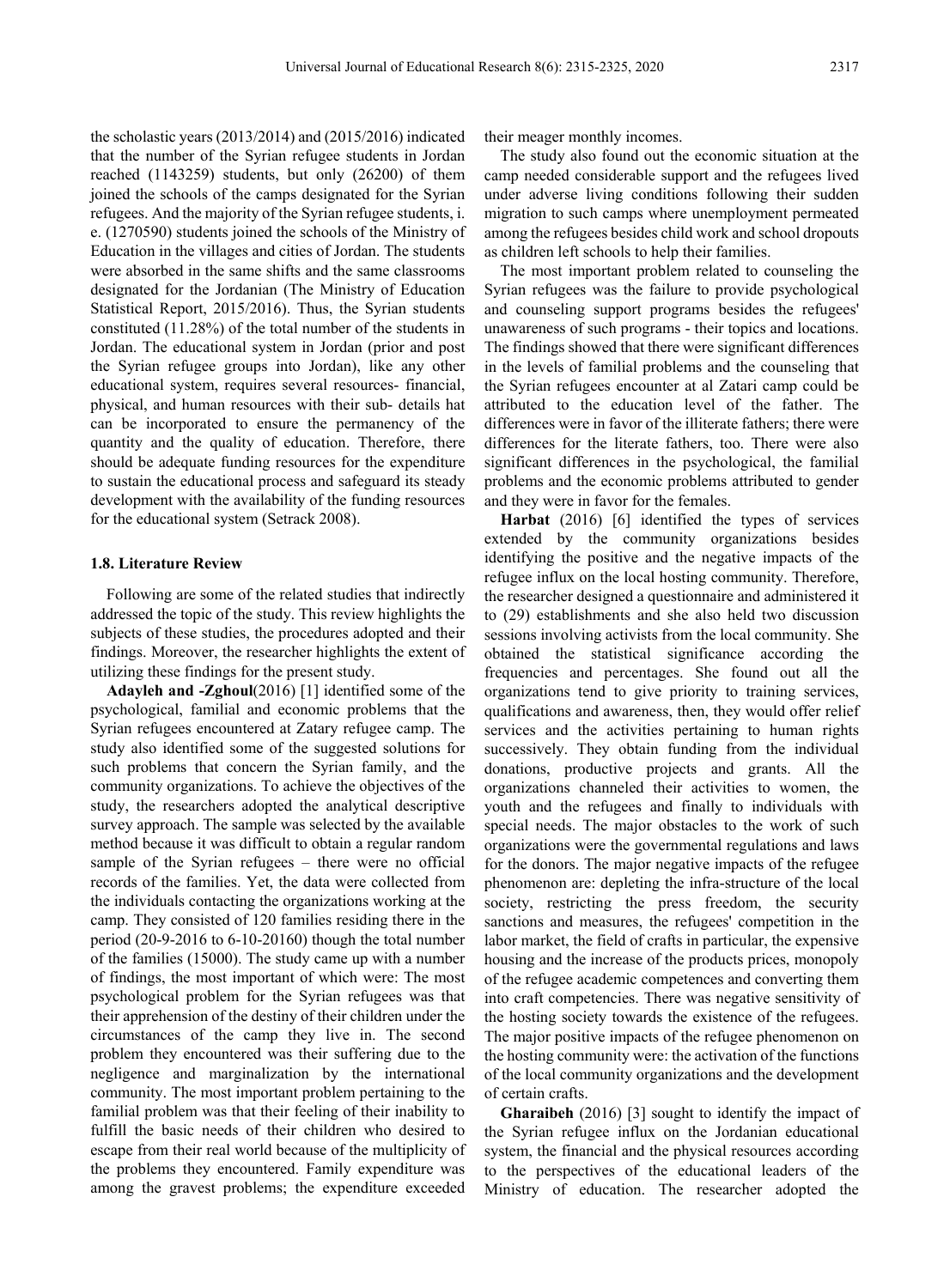descriptive analytical survey approach for the study which involved (50) educational leaders of the ministry of education departments concerned with the Syrian refugees. To achieve the objectives of the study, he designed (a questionnaire (the instrument of the study) consisting of (27) items.

The findings showed that the Syrian refugee problem had a substantial impact but there were no significant differences ( $a \le 0.05$ ). It could be attributed to the impact of the academic qualification or the administrative experience variable or the occupational title according to the perspectives of the educational leaders of the impact of the Syrian refugee problem on the material and the financial resources of the Ministry of Education in all the variables of the study and the whole score. Accordingly, the researcher recommended that the funding resources should be distributed to the whole educational system to re-qualify the infra-structure and improve the absorbing capacity of the educational system and involve the leaders and their subordinates in the decision- making process and drawing the education strategic plans to respond to the emergency situations which is encountering and may be affecting the educational system.

**Dalabih &Adwan** (2016) [2] reviewed the conditions of the Syrian refugee students in Jordan in general and the governorate of Mafraq in particular in the period between (2012-2016). The study highlighted the role of the directorates of education in Mafraq (the directorate of Mafraq city and the directorate of the District of the North west Badiyah) that supported the educational issues of the Syrian refugees through the following variables: The first variable/ the regular formal education including the process of absorbing the Syrian students in Mafraq governorate: the two shift schools in Mafraq governorate.

The second variable/ the informal (the unofficial) education

The third variable was the supplementary education programs offered by the directorates of education of Mafraq to the Syrian refugee students.

The findings showed the depletion of infra-structure of the buildings of the Mafraq directorates of education, and the low level of achievement of both of the Syrian and Jordanian students.

Lubani (2016) [7] conducted a study based on an inversion hypothesis to identify the impact of the Syrian refugee influx into Jordan on the economic stability based on an inversion hypothesis that entailed the existence of an inverse relationship between the Syrian refugee problem and the political and the economic stability in Jordan. The study utilized the quantity indices of the economic and the political stability for the three years prior to the Syrian people and other three years post the refugee influx to identify the averages of the growth of the development of the economic and the political indices and to identify the general trend for every index respectively. The findings of the study showed that its hypothesis could be absolutely

generalized and that the Syrian refugee influx was a burden on the reality of the economic and political situation of Jordan because the negative impacts of the refugee problem surpassed its positive ones as shown by the compared indices.

Majali (2016) [8] identified the demographic change in Jordan due to the high population density after the Syrian crisis and the impact of this density on various sectors. The study adopted the analytical approach depending on the results of the residential census carried out by the end of 2015. The findings of the study were: There was a substantial impact of the Syrian refugee influx on education, health, water, energy, the infra- structure, the public services, the security and safety services. For the education sector, the study highlighted the impact on the overcrowded classrooms due to the Syrian refugee influx which entailed more teachers, schools and classrooms.

Christophersen (2015) [4] studied securing education for the Syrian refugee children in Jordan. The researcher adopted the analytical descriptive approach for this study which showed that the Jordanian government exerted substantial efforts for the education of the Syrian children who were about 40% of the Syrian refugees. Yet, there were children who received no education. The study emphasized the significance of educating the refugees, especially the children who would build the future Syria. The study also showed that there were obstacles hindering a great number of the Syrian children from going to the Jordanian schools especially the inability of the Jordanian education system to meet the increasing demands for education.

Jenking (2015) [5] investigated the conditions of the Syrian refugees in Jordan. The researcher adopted the descriptive analytical approach and the study showed that more than half of the refugees were children and the resources available in Jordan were depleted. Extending adequate financial aid to the countries hosting the refugees, and Jordan among them, might help those countries to restore their economic and social stability so that they could offer services (including education) to the Syrian refugees. The study showed that sustained establishment of the educational centers and foundations would reinforce the absorbing capacity of the schools of the ministry of education of the hosting communities.

### **1.9. Comment on the Previous Studies**

There have been various studies; some of them identified the refugee problems especially those pertaining to the psychological, economic and familial variables while other studies identified the types of the services extended to the refugees by the civil community organizations. Some studies highlighted the major obstacles that hindered the organizations from functioning. Other studies focused on the impact of the Syrian refugee influx on the Jordanian resources of both education and economy.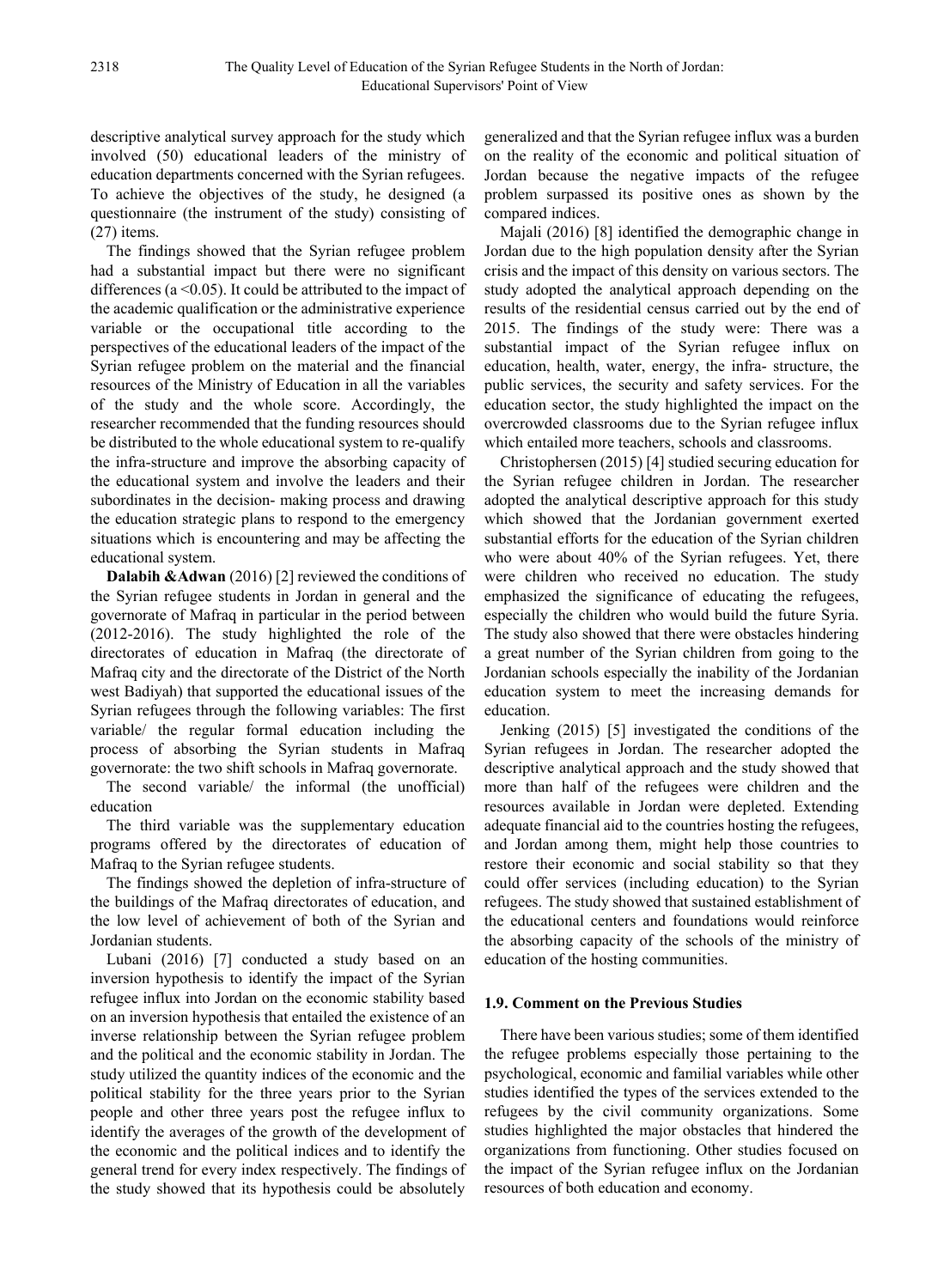**2.6. Reliability of the Instrument of the Study**

The reliability of the instrument of the study was determined by calculating the reliability coefficient in the Cronbach's alpha to measure the internal consistency. The reliability coefficient of the instrument as a whole is 89%, which is sufficient for the study purposes.

### **2.7. Statistical Methods**

The statistical program was used to analyze the data. The main averages and scores of the variables as a whole, for each field and for each item of the study were calculated after the validity of the questionnaire for analysis was verified. This was done to answer the first question

To answer the second question, the frequencies and the percentages were calculated; the proposals were calculated, and the proposal that got 10% of the sample of the study was adopted.

The data were entered into the computer and the verbal questionnaires were converted into numeric questionnaires. The responses were graded as: very high (5), high (4), average (3), low (2) and very low (1). The averages were calculated as follows (3.8-5): High, (2.4-3.7) average and  $(1-2.3)$ : low.

# **3. Results and Discussion**

**Question one:** What is the quality of education for Syrian refugee students in the schools of the north of Jordan, according to the point of view of educational supervisors?

Table 1. The means, ranks, levels of education quality as a whole

|           | NO             | Rank | Variable                        | Mean | Level (degree) |
|-----------|----------------|------|---------------------------------|------|----------------|
|           |                | 4    | The head master                 | 3.61 | Average        |
|           | $\mathfrak{D}$ | 3    | The teacher                     | 3.62 | Average        |
| the       | 3              | 5    | The student                     | 3.45 | average        |
| ter       | 4              |      | The curriculum                  | 3.80 | high           |
| In<br>ms  | 5              | 2    | The buildings<br>and facilities | 3.68 | average        |
| of<br>the | 6              | 6    | The local<br>community          | 3.15 | Average        |
| as        | total          |      |                                 | 3.55 | Average        |

Table (1) shows that the general arithmetic averages of the responses of the study sample for the six variables of the study ranged from 3.15 to 3.80. The fourth variable (the curriculum area) came first with an average mean of 3.80 and a high rate degree. The sixth variable is (the local community) with lowest responses with a mean of (3.15). The general arithmetic mean for the all variables was (3.55). This indicates that the quality level of education for Syrian refugee students in the schools of the north of Jordan is average and it requires more efforts to raise the quality to a high degree for all fields. However, the quality level for the curriculum variable scored a high degree. This indicates

Therefore, the present study benefited from the previous studies in many respects especially the questionnaire, the analysis and the discussion, but it focused on the level of the education extended to the Syrian refugee students at the schools of the north of Jordan. It also put forward solutions and recommendations for improving and developing the quality of the level of the education offered to the Syrian refugee students. Thus, it is the first of its kind in Jordan.

## **2. Methodology and Procedure**

### **2.1. Population of the Study**

The study population consisted of all the (275) supervisors working in all educational departments in the north of Jordan for the academic year 2018/2019

### **2.2. The Sample of the Study**

The sample of the study consisted of 10 supervisors selected from each directorate of education in the northern region of Jordan. The total number was 110 members selected by the random stratified sampling.

### **2.3. Methodology of the Study**

The current study identified the quality of education for Syrian refugee students in the schools of northern Jordan from the point of view of the educational supervisors and their proposals for improvement of such education. Therefore, the researcher adopted the analytical descriptive approach to obtain the necessary information and then he analyzed and interpreted the information and came up with the findings that contributed to the accomplishment of the objectives of the study.

### **2.4. Instrument of the Study**

In order to achieve the purposes of the study, researcher developed the instrument of the study after reviewing the related literature and the previous studies. its final form, the instrument consisted of  $(71)$  ite distributed to six variables: The Headmaster (principal the school), the teacher, the student, the curriculum, buildings and facilities and the local community, as well as an open question about the proposals of the educational supervisors to improve the level of education.

### **2.5. Validity of the Instrument of the Study**

To verify the validity of the instrument of the study, it was presented in its initial form, which consisted of 75 items to seven referees who were among the members of the teaching staff of the Jordanian universities, including specialists in the administration of education. Then, the items of the instrument, in its final form, were reduced to 71 items according to the recommendations of the arbitrators.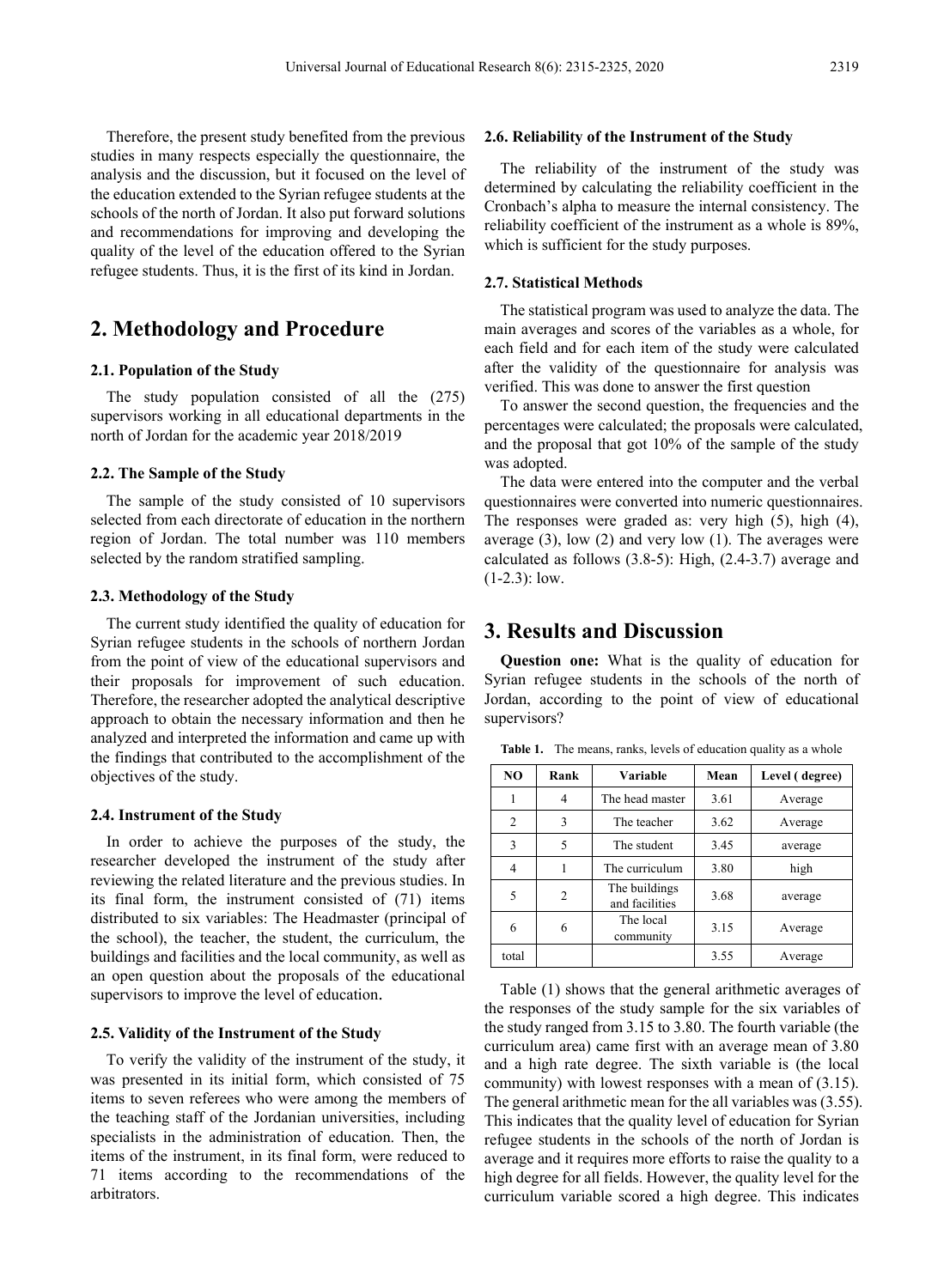that the Ministry of Education is concerned with the preparation of curricula in line with the high developments in the field of quality of the curriculum. The buildings and facilities variable comes after the curriculum variable. This also indicates that the quality of buildings and facilities is average. This also entails that the Ministry of Education reconsider its attention to buildings. The researcher attributes this average level to the fact that the school building is costly and it is sometimes impossible for the ministry, especially under the circumstances of the Syrian problem and the financial burdens on the Jordanian government. The third place (3.62), with an average of quality, is the teacher variable. This indicates that the quality of education in the field of teacher is still medium. Therefore, the Ministry of Education has to raise the quality requirements in the field to achieve a high degree because the teacher is among the time inputs in the educational process.

The fourth place is the headmaster variable with an average score of 3.61 and a medium degree of quality. This inevitably requires raising the level of quality in this field. This field is related to the educational leader, the school principal, who is considered the basis of the quality process and can affect all of the other variables related to teaching – education process.

The student variable came in the fifth rank with an average of (3.45) and a medium degree of quality. This entails raising the level of the quality of education as the student is the focal point of the educational process.

The sixth rank came the local community. This reflects the quality of the relationship between the local community and the school; It is lower than other areas, and this draws the attention of the decision-makers to boost this area to

uplift its level to a higher degree of quality.

Presentation and Discussion of the First Variable– Table2

It is clear from Table 2 that the computational averages of the responses of the study sample individuals on the first domain (principal) ranged between 3.33-3.74, with a mean average of 3.61 and an average of quality.

The item (Teachers are encouraged to continue and keep up their education) scored high. The least response is the item which states (He periodically meets parents, teachers, students and staff to study the school conditions), an average of 3.33 and an average response level. This indicates that the quality of education for The Syrian refugee students is average in the field of the school principal and the Ministry of Education should raise the level of this field because everything related to the school principal is very decisive to the principal of the school who has grave impact on all other variables of the study. It is clear that the item that got a high degree is "He encourages teachers to continue and keep up attaining more of their education and development". This highlights the interest of the principal, which is one of the most important items of this variable and the researcher considers the content of this item as the pillars of the quality of education.

The item, which received the least average was the one which states the meeting of the principal with the elements of the educational process needs more attention from the principal of the school and the rest of the items received average evaluations. Therefore, the medium average of quality entails that the school principals pay more attention to raise the quality level to a higher degree, thus boosting the quality level of education in general.

| No.            | Rank           | item                                                                                     | mean | Level   |
|----------------|----------------|------------------------------------------------------------------------------------------|------|---------|
|                | 5              | he is flexible in work and implementing regulations'                                     | 3.70 | high    |
| $\overline{2}$ | 7              | His decisions are based on accurate information.                                         | 3.63 | Average |
| 3              | 11             | The management approach he adopts is roaming among teachers, students and employees      | 3.51 | Average |
| 4              | $\overline{2}$ | Encourages teachers to continue and keep up their education and self-development         | 3.74 | high    |
| 5              | 4              | Demonstrates goals for teachers and involves them in achieving them                      | 3.71 | high    |
| 6              | 1              | he adopts team spirit in his work( team work)                                            | 3.75 | high    |
| 7              | 3              | Authorizes part of the responsibilities and authorities to some competent staff          | 3.73 | high    |
| 8              | 7              | Encourages activities that develop good relationships within the school                  | 3.64 | Average |
| 9              | 12             | Adopts self-censorship policy to reduce external control                                 | 3.49 | Average |
| 10             | 6              | Quality for him is the responsibility of everyone                                        | 3.69 | Average |
| 11             | 14             | he periodically meets parents, teachers, students and staff to discuss school conditions | 3.33 | Average |
| 12             | 11             | He makes the teacher participate in community activity                                   | 3.56 | Average |
| 13             | 10             | He periodically evaluates teachers and staff for continuous improvement                  | 3.59 | Average |
| 14             | 13             | The school budget is sufficient for its needs                                            | 3.48 | Average |
| Total          |                |                                                                                          | 3.61 | Average |

**Table 2. Means, ranks and level of educational quality for the first variable (The head master)**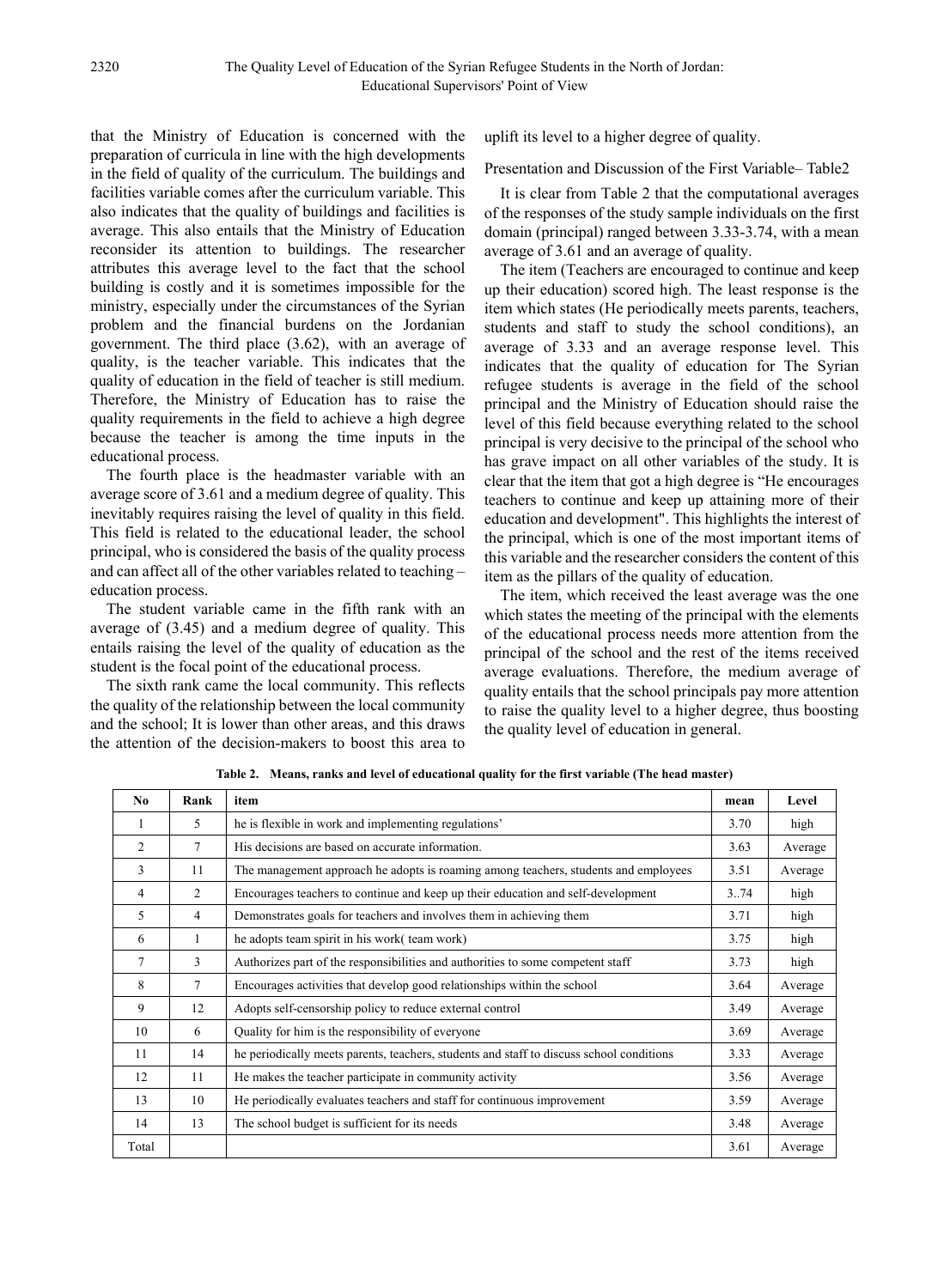Discussion of the Findings of the Second Variable (the Teacher)- Table -3

It is clear from Table 3 that the means for the responses of the sample members to the second field (teacher) ranged between (2.92-3.93) the item that got highest number of responses is the one states: - (Adheres to the regulations, and instructions governing educational performance.) with an average of (3.93) with a high response rate. The least response was the item which states (proficient in handling and using modern educational and technological means) with an average mean of 2.92 and a medium response level.

The general arithmetic mean for this variable is 3.62. The Quality of education for Syrian refugee students as this Table shows is average. Therefore, the decision-makers of the Ministry of Education programs have to raise the quality of education offered to the Syrian students in the north of Jordan to reach a higher degree.

Items 1,2,3,5,7,9 received high degrees of education quality. The Table shows that the quality of education is advanced but the content of these items need to be more distinguished, as they reflect the interest of the Ministry and decision makers in this field.

**Table 3.** Means, ranks and level of educational quality for the second variable (the teacher)

| No             | Rank           | item                                                                                                    | mean | Level   |
|----------------|----------------|---------------------------------------------------------------------------------------------------------|------|---------|
| 1              | 1              | Adheres to the regulations, regulations and instructions governing educational performance.             | 3.93 | High    |
| $\overline{2}$ | 6              | Have the necessary training competencies.                                                               | 3.72 | High 3  |
| 3              | 11             | Interacts with the successive changes surrounding him/ her for development and updates in<br>specialty. | 3.57 | Average |
| 4              | 3              | Committed to the ethics of profession with faithfulness and conscience.                                 | 3.86 | high    |
| 5              | $\tau$         | Shares experiences with colleagues and superiors for improvement and development                        | 3.70 | High    |
| 6              | 9              | Capable of increasing student effectiveness and raising their motivation and motivation.                | 3.57 | Average |
| 7              | 5              | Participates in training and rehabilitation programs to upgrade its level.                              | 3.8  | High    |
| 8              | 2              | Proficient in dealing with modern educational and technological means and employs.                      | 2.92 | Average |
| 9              | $\overline{4}$ | s/he benefits from training programs in educational quality                                             | 3.81 | high    |
| 10             | 13             | Fosters the student self-assessment.                                                                    | 3.48 | average |
| 11             | 12             | Able to diversify methods of communicating information and ideas to students.                           | 3.56 | Average |
| 12             | 12             | able to create a suitable learning environment for students                                             | 3.58 | Average |
| 13             | 9              | Recognizes and appreciates the talents, abilities and opinions of all students.                         | 3.60 | average |
| Total          | 8              |                                                                                                         | 3.62 | Average |

Discussion of the Findings of the Third Variable (Student)

**Table 4.** Means, ranks, and levels of education quality for the third variable (student)

| No.            | Rank           | item                                                                                | mean | Level   |
|----------------|----------------|-------------------------------------------------------------------------------------|------|---------|
|                | 6              | capable of handling computer                                                        | 3.45 | Average |
| 2              | 5              | Self-motivation for learning                                                        | 3.58 | average |
| 3              | 1              | confident and proud when accomplishing tasks                                        | 3.77 | high    |
| 4              | $\mathfrak{D}$ | shares with class mates what is important to learn                                  | 3.67 | average |
| 5              | 4              | The assessment process is characterized with fairness, transparency and objectivity | 3.59 | average |
| 6              | 3              | Students discuss and review their achievement grades                                | 3.60 | average |
| $\overline{7}$ | 7              | Students comply with the Students' Educational Laws and Regulations                 | 3.40 | average |
| 8              | 8              | Capable of Learning and Self-teaching                                               | 3.33 | average |
| 9              | 9              | Capable of learning decision - making and problem - solving skills                  | 3.29 | average |
| 10             | 12             | aware of the scientific and technological developments                              | 3.19 | average |
| 11             | 11             | Has the necessary skills to sustain lifelong learning                               | 3.23 | average |
| 12             | 10             | able to understand, analyze and evaluate the information provided and applied       | 3.28 | average |
| Total          | 6              |                                                                                     | 3.45 | Average |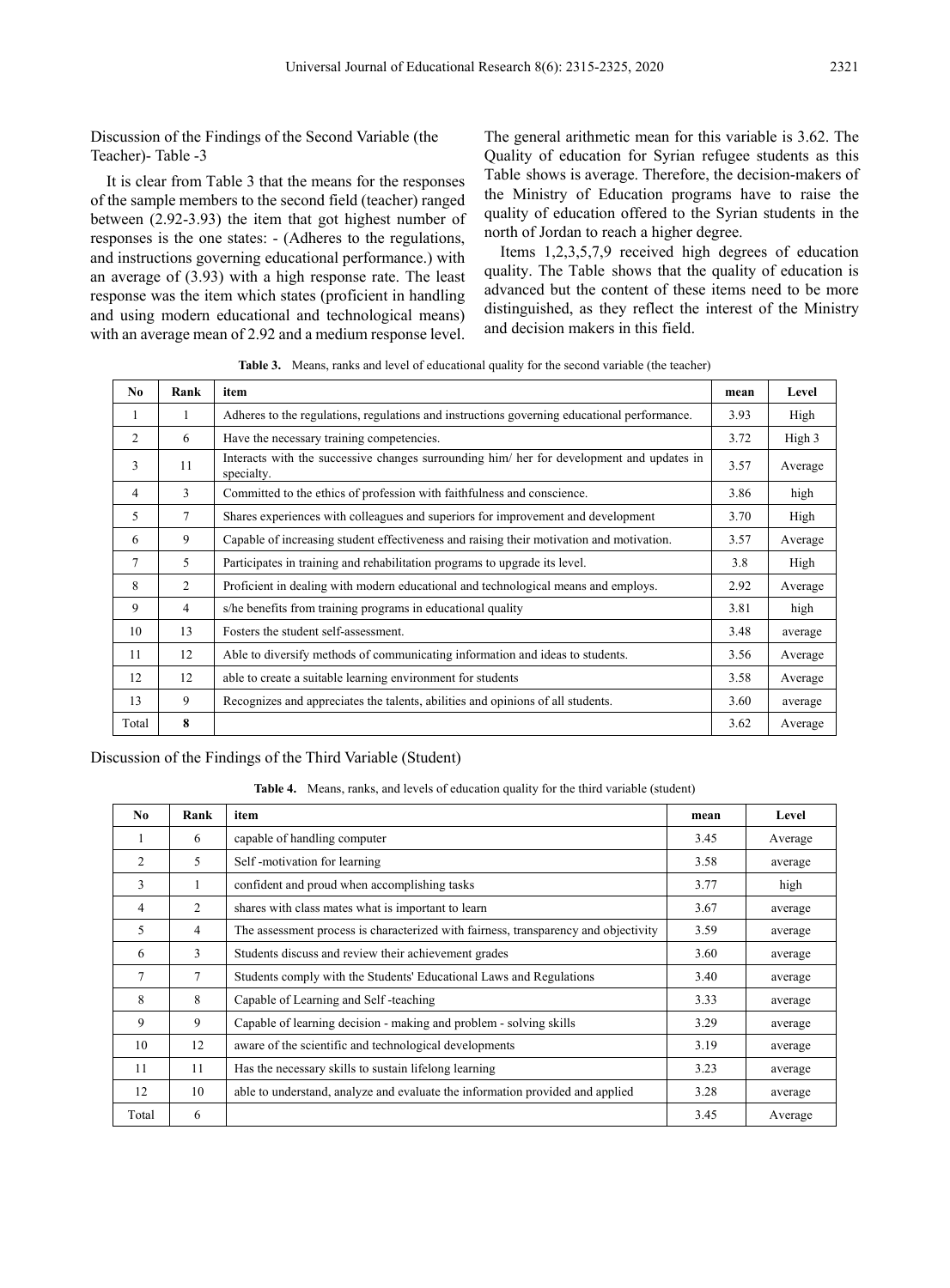Table 4 shows that arithmetic means of the responses of the sample members of the sample related to the third variable (students) ranged between (3.19-3.77) the item that states (confident and proud when accomplishing tasks) gains the most the most responses with average of (3.97) and a high level of quality of education. The item that states -responsive responses (aware of scientific and technological developments) has gained the least responses with an average of 3.19 and an average level of quality of education for the Syrian refugee students is average as shown by the Table of this variable. Therefore, the Ministry of Education and decision makers concerned with is variable should develop a program to lift up the quality of education among the students of the North of Jordan schools to a high degree of quality in order to compete and innovate at the international level.

### Discussion of the Fourth Variable (the Curriculum); Table 5

Table -5 shows that the mathematical averages of the responses of the sample members of the study to the fourth variable (curriculum) ranged between 3.57-4.26 and the degree of quality of education is high. This means that the quality of education for Syrian refugee students in the schools of the north of Jordan is high as shown by Table-5, items 8, 9, 10, 11, 13 and 14 received average levels of the quality of education. This indicates that the quality of education for Syrian refugee students in the schools of north of Jordan is still average as shown by these items. The researcher attributes this to the fact that although most of the items of this variable gained high levels, the process of the curriculum development is still taking place in a non-institutionalized manner by the Ministry of Education. Therefore, the curriculum has to keep up with the significant international developments in the quality of curricula.

### Presentation and Discussion of the fifth Variable (the Buildings and Facilities)

Table 6 shows that the calculation averages for the response of the study sample members to the fifth variable (buildings and facilities) ranged from (3.29-4.23) and there is an average degree of quality of education. The most responses are for item (1) (enough electricity), with an average of (4.23) with a high degree of quality. The lowest item is No. (10) With an average of (3.29) and an average degree of quality of education. Most of the items of this variable have average degrees. This indicates that the field of buildings and facilities is still average despite the many buildings established by the Ministry of Education that suffers from a lack of financial resources, especially after the Syrian refugee influx. The findings of the study are in line with Gharayba's findings (2016), which showed that the Syrian refugee influx had a negative impact on the resources of Jordan, especially the Ministry of Education.

| No.            | Rank            | item                                                                                           | mean | Level   |
|----------------|-----------------|------------------------------------------------------------------------------------------------|------|---------|
| 1              | 1               | The objectives are derived from the Jordanian educational philosophy                           | 4.26 | High    |
| $\mathfrak{D}$ | $7\phantom{.0}$ | Completely Fulfill students' needs.                                                            | 3.4  | high    |
| 3              | 2               | Represent the cognitive, the affective $+$ and the psychomotor domains                         | 3.98 | high    |
| 4              | 6               | The Content realizes the Curriculum Objectives                                                 | 3.88 | high    |
| 5              | 3               | Regulates content in a logical form                                                            | 3.95 | high    |
| 6              | 8               | There is a curriculum enrichment process                                                       | 3.81 | high    |
| 7              | $\overline{4}$  | Methods of evaluation are diverse                                                              | 3.91 | high    |
| 8              | 14              | The content reinforces the higher order thinking skills                                        | 3.64 | average |
| 9              | 10              | The content fulfills the student age needs                                                     | 3.68 | average |
| 10             | 15              | Stimulate the students motivation                                                              | 3.57 | average |
| 11             | 12              | activities and technology are learning-centered                                                | 3.66 | average |
| 12             | 9               | The evaluation verifies the extent of goals accomplishment                                     | 3.70 | high    |
| 13             | 11              | Methodology and teaching strategies are diverse                                                | 3.67 | average |
| 14             | 13              | The evaluation diagnoses the strong and weak points                                            | 3.63 | average |
| 15             | 5               | There is a follow - up of the pacing schedule of the curriculum or the material<br>to be given | 3.89 | high    |
| Total          | 6               |                                                                                                | 3.80 | high    |

**Table 5.** The means, the ranks and levels of quality for the fourth variable (the curriculum)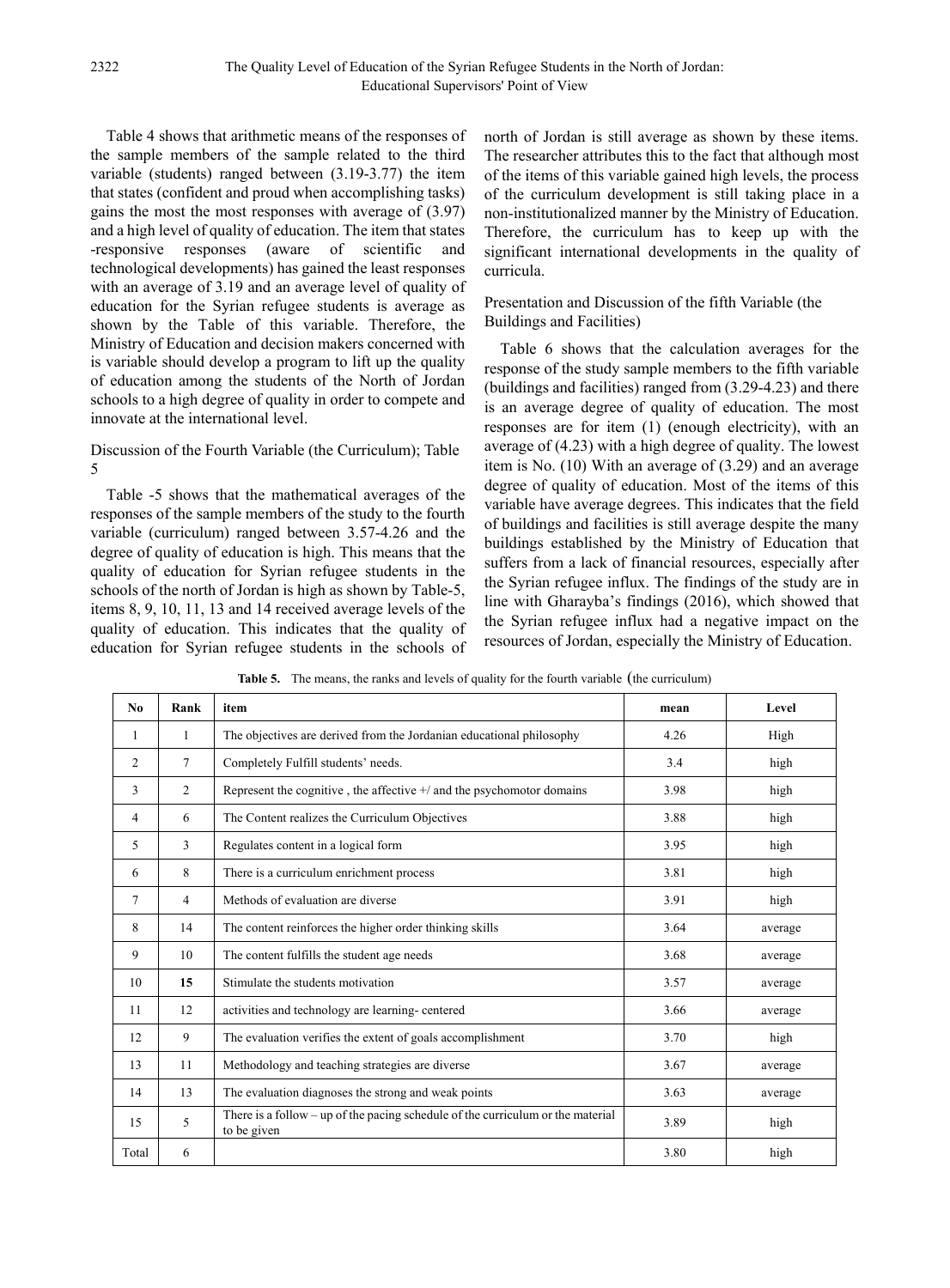| N <sub>0</sub> | Rank | item                                                                              | mean | Level   |
|----------------|------|-----------------------------------------------------------------------------------|------|---------|
|                |      | Sufficient electricity is available                                               | 4.23 | high    |
| 2              | 3    | There is enough water                                                             | 4.09 | high    |
| 3              | 2    | The class rooms have adequate lighting and ventilation                            | 4.13 | high    |
| 4              | 7    | Availability of computer equipped labs                                            | 3.51 | average |
| 5              | 6    | Availability of playgrounds for student activities                                | .53  | average |
| 6              | 4    | The school is safe, clean and comfortable                                         | 3.60 | average |
| $\tau$         | 9    | Availability of diverse teaching equipment                                        | 3.37 | average |
| 8              | 10   | Availability of library, equipped and indexed                                     | 3.29 | average |
| 9              | 8    | The school is linked to databases and the Internet                                | 3.5  | average |
| 10             | 5    | The location and the building of the school copes with to the needs of the school | 3.56 | average |
| Total          |      |                                                                                   | 3.68 | average |

**Table 6.** Variable five (buildings and facilities): the means, ranks, and the l quality level

**Table 7.** The six variables (the local commuity0: means, ranks and quality of education

| No.            | Rank                    | item                                                                                                   | mean  | Level   |
|----------------|-------------------------|--------------------------------------------------------------------------------------------------------|-------|---------|
| л.             | $\mathbf{2}$            | The school provides up -dated information for the community                                            | 3.34  | average |
| $\mathfrak{D}$ | 1                       | Communication between school and community improves student achievement                                | 33.47 | average |
| 3              | 5                       | The community take part in solving school problems                                                     | 3.13  | average |
| $\overline{4}$ | 7                       | Discipline and classroom management are organized in the school in collaboration with<br>the community | 3.00  | average |
| 5              | 8                       | The Community takes part in a Assisting People with Special Needs                                      | 2.75  | average |
| 6              | 6                       | The community recognizes the importance of partnership with the school                                 | 3.05  | average |
|                | $\overline{\mathbf{4}}$ | Annual plans reflect the contribution of the community.                                                | 3.18  | average |
| 8              | 3                       | The school announces its activities and participates in the local community                            | 3.24  | average |
| Total          |                         |                                                                                                        | 3.15  | average |

Table 7 shows that the mathematical averages for the responses of the sample members pertaining to sixth variable (community) ranged between (2.75-3.47) and the total mathematical mean is (3.15) and there is an average degree of the quality of education. The item stating that 'the communication between community and the school enhances the students' achievement' gained most of the responses though the degree is average. The lowest item was the one stating 'Community participation helps people with special needs'. All items of this variable received average levels of quality of education. This indicates that the quality of education for Syrian refugee students in schools in the north of Jordan is average. The researcher believes that there is a gap between the public schools and the local community; here is an idea that the local community does not intervene in the work of public

schools. Educational leaders in schools must attract and engage the community through activities while the decision- makers in the Ministry of Education should implement programs that foster the interaction between the community and schools and thus improve the quality of education in this area.

### **Discussion of the Second Question**

What are the suggestions of educational supervisors to improve the quality of education for Syrian refugee students in the schools in the north of Jordan?

To answer the question, the researcher used the frequency and percentage of each proposal as shown in Table 8.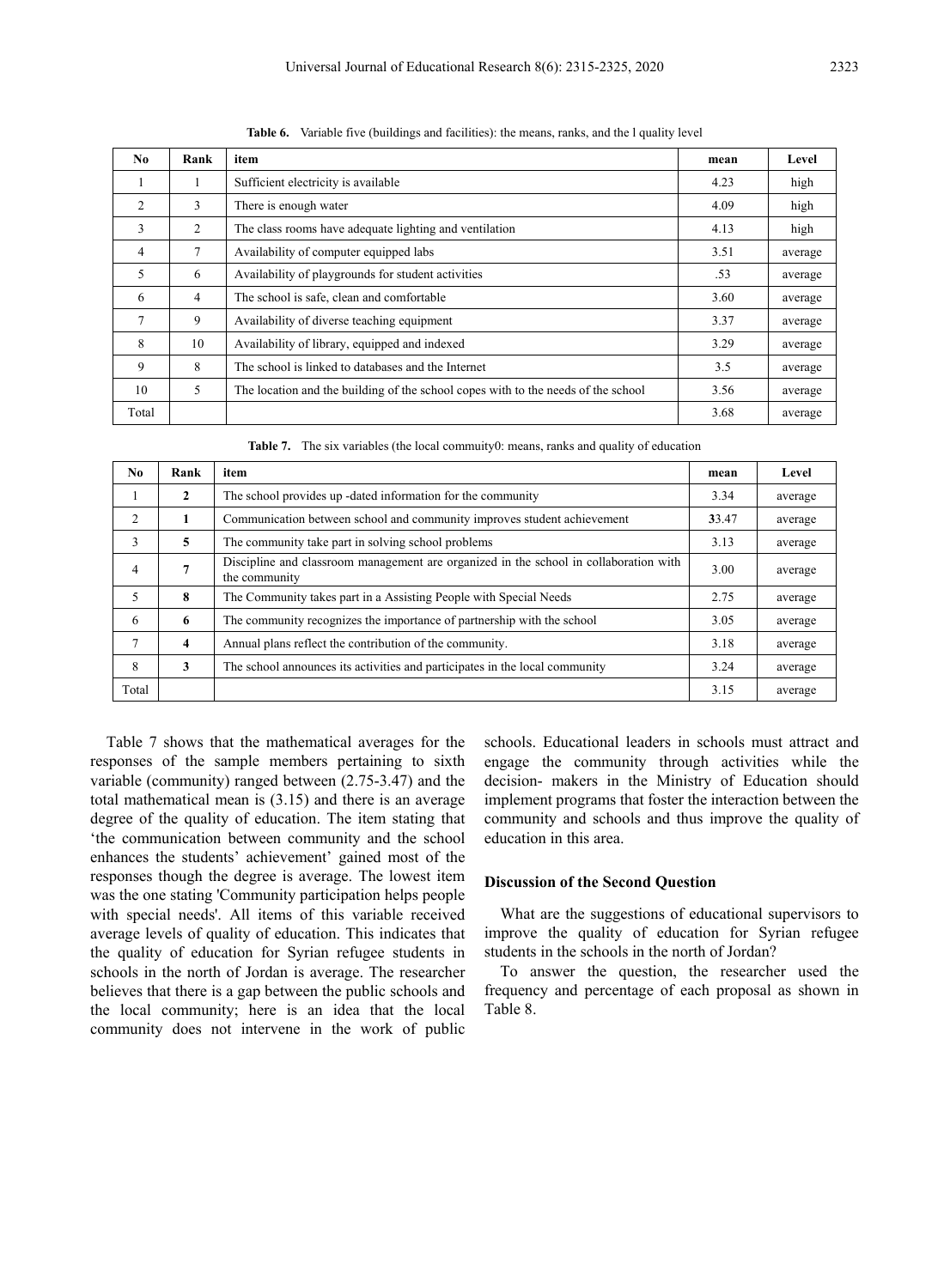### 2324 The Quality Level of Education of the Syrian Refugee Students in the North of Jordan: Educational Supervisors' Point of View

| N <sub>0</sub> | <b>Suggestions</b>                                                                                           | Frequency | Percentage |
|----------------|--------------------------------------------------------------------------------------------------------------|-----------|------------|
| 1              | Drawing the attention of the parents to the importance of teaching their children in school                  | 61        | 55.45      |
| 2              | Securing funding sources for the Syrian student schools                                                      | 57        | 51.81      |
| 3              | Solving the problems of families due to refugee conditions                                                   | 56        | 50.90      |
| 4              | Improving the curricula to suit the students' conditions and interests                                       | 51        | 46.36      |
| 5              | Familiarizing the students with the laws and regulations that serve them                                     | 48        | 43.63      |
| 6              | Increasing the number of teachers                                                                            | 46        | 42.6       |
| $\tau$         | Reducing the number of students in class rooms                                                               | 45        | 40.90      |
| 8              | Allocating special schools for Syrian students                                                               | 43        | 39.09      |
| 9              | Holding training workshops for teachers to suit the students and their circumstances                         | 39        | 35.45      |
| 10             | Activating educational supervision in all disciplines                                                        | 33        | 30         |
| 11             | Providing psychological and educational guidance for students                                                | 31        | 28.18      |
| 12             | Activating student activities to relief the students                                                         | 27        | 24.54      |
| 13             | Develop a plan of development and participation of students and parents to know their<br>circumstances       | 25        | 22.72      |
| 14             | A method for of the Ministry of Education and International Organizations to monitor Schools                 | 23        | 20.90      |
| 15             | Activating the role and contribution of the local community in the educational process                       | 18        | 16.36      |
| 16             | Activating the accountability system to address weaknesses                                                   | 15        | 13.63      |
| 17             | Assigning principals for the Syrian students' schools                                                        | 13        | 11.81      |
| 18             | Establishing a Directorate of Education supervising the schools of Syrian students in the north<br>of Jordan | 12        | 10.90      |

Table 8. Frequencies and percentages for the educational advisors' suggestions

Table-8 shows that proposal (11) obtained the highest percentage and it received 55.45% of the proposals' frequencies. This means that the educational supervisors believe that parents are aware of the importance of teaching their children at schools. Improving the quality of education for Syrian refugee students may increase the percentage of enrollment of the refugee children.

Suggestion (2) came second and it received 51.81 percent of the proposals frequencies. This means that the educational supervisors propose 'finding a funding solution for the Syrian students' schools so that these schools can find the way of fulfilling the quality requirements that need financial resources'.

This is followed by proposal (4), which states that "curricula should be improved to suit the students' conditions and interests. This means that the educational supervisors believe that the curriculum designers should take into consideration the conditions of the students in order to improve the quality of education.

This is followed by Proposal (5), which states: "Students are familiarized with the laws and regulations that are observed." This means that this proposal will increase students' awareness of the laws and regulations that concern them and thus improve the quality of education.

Thus, all proposals are successively put forward by the educational supervisors, seeking to boost the quality of education for Syrian refugee students in schools in the north of Jordan.

The researcher believes that these proposals boost the quality of education, because the educational supervisors are the most capable staff of putting forward proposals depending on their expertise as they are provided they are always in contact of schools and they thoroughly recognize the pros and cons of the educational process. Therefore, they are expected to put forward practical proposals that would improve the quality of education offered the to the students.

Therefore, the researcher believes that the implementation of the suggestions of the educational supervisors enhance the quality level of education for Syrian refugee students at schools in the north of Jordan. Decision makers in the Ministry of Education should implement these proposals in the field to obtain an advanced level of quality in schools. The researcher notes that most of the supervisors' proposals to address all the inputs of the quality of education.

# **4. Conclusions**

The study aimed at identifying the quality level of the education of the Syrian refugee students at the schools of the north of Jordan as seen by the educational supervisors and their proposals to improve it. The researcher adopted the analytical descriptive approach for the study. The study came up with following findings. The level of education